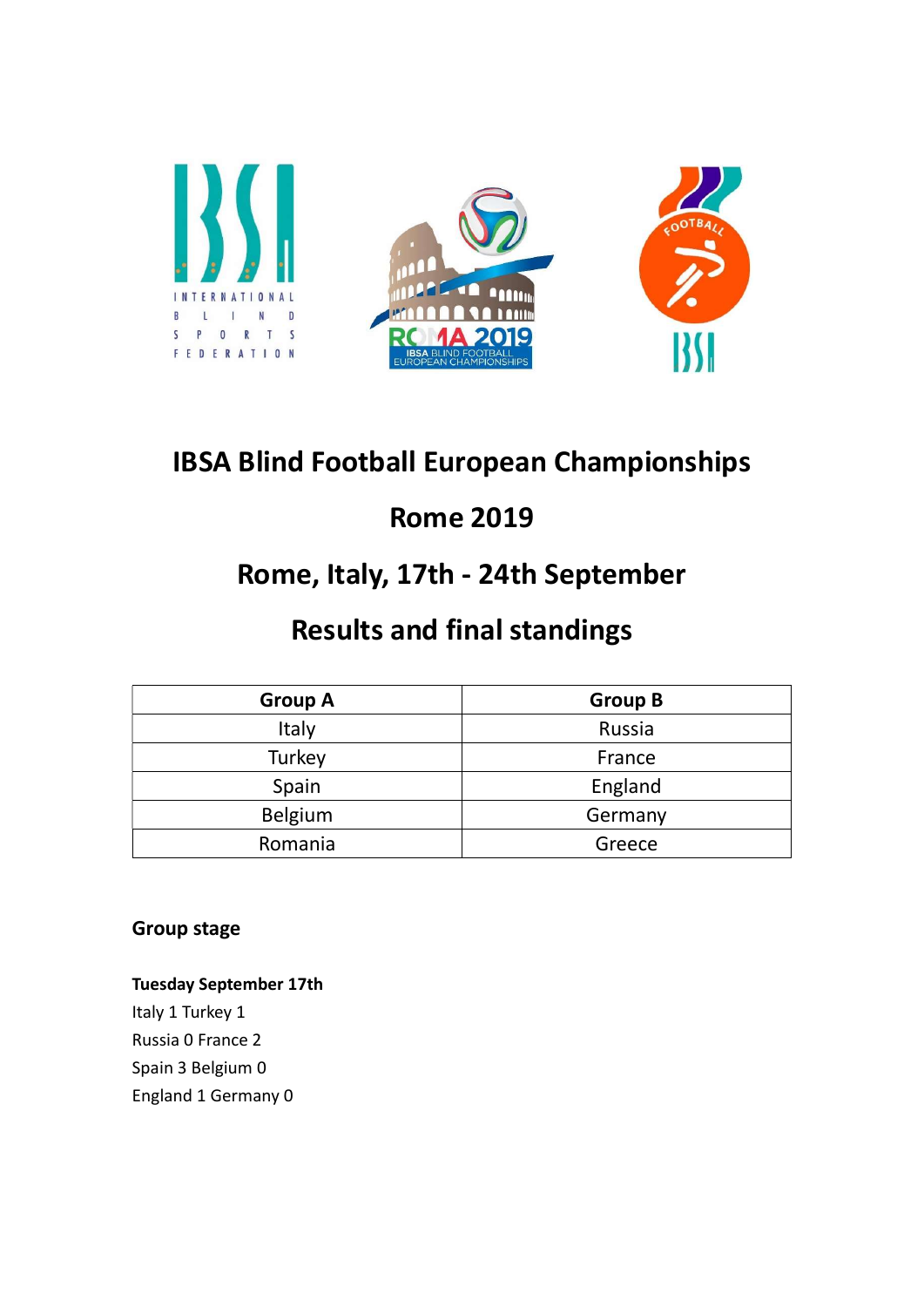#### Wednesday September 18th

Spain 0 Turkey 0 France 0 England 0 Romania 1 Italy 3 Greece 0 Russia 4

#### Thursday September 19th

Romania 2 Belgium 3 Germany 3 Greece 0 Russia 1 England 1 Italy 0 Spain 4

#### Friday September 20th

England 3 Greece 0 Spain 7 Romania 0 France 1 Germany 1 Turkey 1 Belgium 0

#### Saturday September 21st

Greece 1 France 5 Romania 0 Turkey 1 Belgium 1 Italy 1 Germany 1 Russia 1

#### Standings after group stage

#### Group A

|                | Played | Won          | Drawn          | Lost           | Goals | Goals   | Goal       | Points |
|----------------|--------|--------------|----------------|----------------|-------|---------|------------|--------|
|                |        |              |                |                | for   | against | difference |        |
| <b>Spain</b>   | 4      | 3            | 1              | 0              | 14    | 0       | $+14$      | 10     |
| <b>Turkey</b>  | 4      | $\mathbf{2}$ | $\overline{2}$ | 0              | 3     | 1       | $+2$       | 8      |
| Italy          | 4      |              | $\overline{2}$ | 1              | 5     |         | $-2$       | 5      |
| <b>Belgium</b> | 4      |              | 1              | $\overline{2}$ | 4     | 7       | -3         | 4      |
| Romania        | 4      | 0            | 0              | 4              | 3     | 14      | $-11$      | 0      |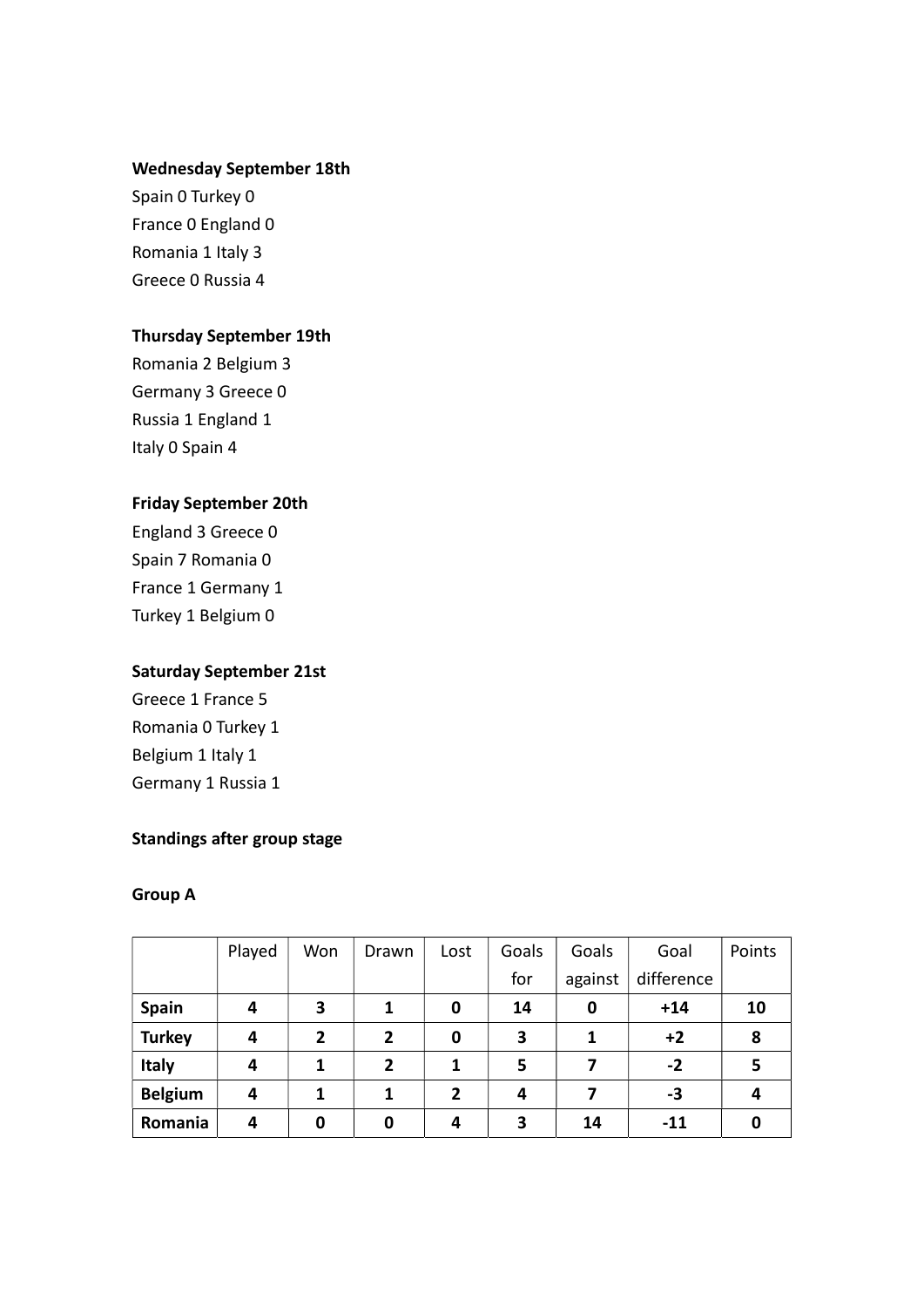#### Group B

|                | Played | Won | Drawn          | Lost | Goals | Goals   | Goal       | Points |
|----------------|--------|-----|----------------|------|-------|---------|------------|--------|
|                |        |     |                |      | for   | against | difference |        |
| <b>France</b>  | 4      | 2   | $\mathbf{2}$   | 0    | 8     | 2       | +6         | 8      |
| <b>England</b> | 4      | 2   | 2              | 0    | 5     |         | $+4$       | 8      |
| <b>Russia</b>  | 4      |     | $\overline{2}$ |      | 6     | 4       | $+2$       | 5      |
| Germany        | 4      |     | $\overline{2}$ |      | 5     | З       | $+2$       | 4      |
| <b>Greece</b>  | 4      | 0   | 0              | 4    |       | 15      | $-14$      | 0      |

#### Sunday September 22nd

Semi-final 1: Spain 0 England 0 (Spain wins penalty shoot-out 2-0) Semi-final 2: France 3 Turkey 1

#### Monday September 23rd

9th-10th place play-off: Romania 4 Greece 0 7th-8th place play-off: Germany 2 Belgium 0 5th-6th place play-off: Russia 5 Italy 0

#### Tuesday September 24th

3rd-4th place play-off: England 1 Turkey 1 (England wins penalty shoot-out 1-0) Final: Spain 3 France 1